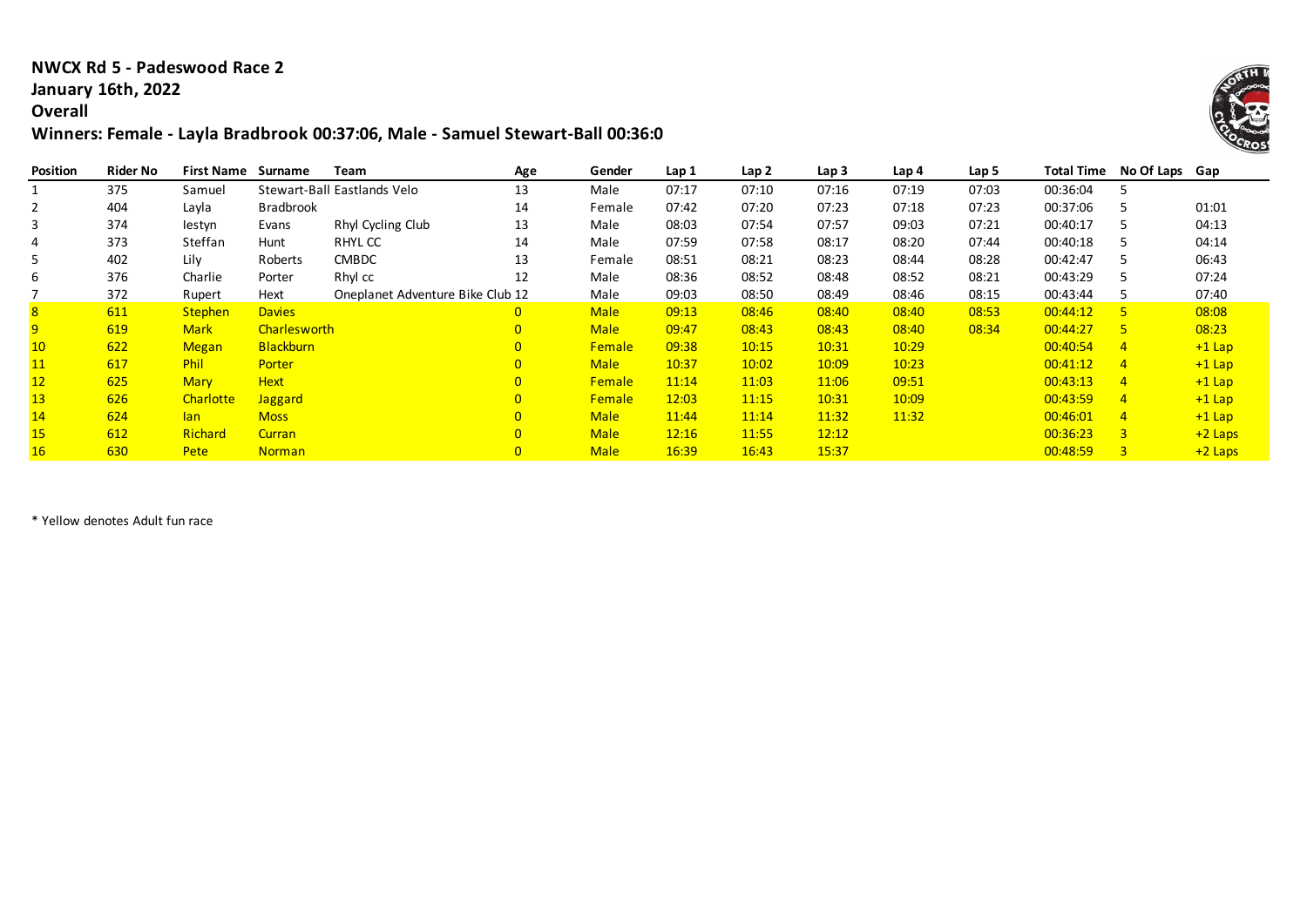## **NWCX Rd 5 - Padeswood Race 2 January 16th, 2022 Fun Race (Female) Winner: Megan Blackburn 00:40:54**

| <b>Position</b> | Rider No | <b>First Name</b> | Surname   | Team | Age | Gender | Lap 1 | Lap <sub>2</sub> | Lap 3 | ، Lap | Lap 5 | <b>Total Time</b> | No Of Laps Gap |       |
|-----------------|----------|-------------------|-----------|------|-----|--------|-------|------------------|-------|-------|-------|-------------------|----------------|-------|
|                 | 622      | Megan             | Blackburn |      |     | Female | 09:38 | 10:15            | 10:31 | 10:29 |       | 00:40:54          |                |       |
|                 | 625      | Mary              | Hext      |      |     | Female | 11:14 | 11:03            | 11:06 | 09:51 |       | 00:43:13          |                | 02:20 |
|                 | 626      | Charlotte         | Jaggard   |      |     | Female | 12:03 | 11:15            | 10:31 | 10:09 |       | 00:43:59          |                | 03:05 |

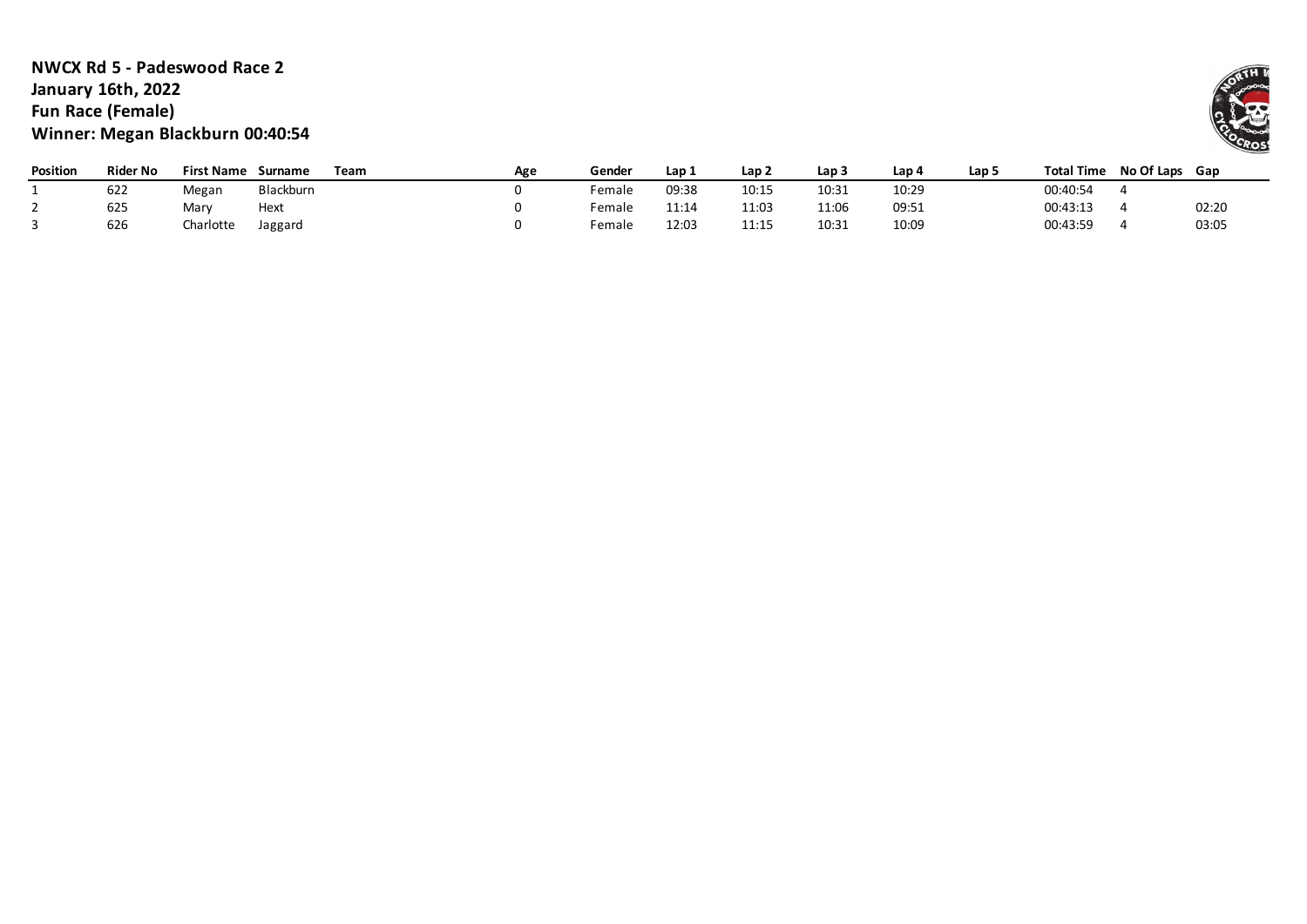## **NWCX Rd 5 - Padeswood Race 2 January 16th, 2022 Fun Race (Male) Winner: Stephen Davies 00:44:12**

| <b>Position</b> | <b>Rider No</b> | <b>First Name</b> | Team<br>Surname | Age | Gender | Lap 1 | Lap <sub>2</sub> | Lap 3 | Lap 4 | Lap 5 |          | Total Time No Of Laps Gap |           |
|-----------------|-----------------|-------------------|-----------------|-----|--------|-------|------------------|-------|-------|-------|----------|---------------------------|-----------|
|                 | 611             | Stephen           | Davies          |     | Male   | 09:13 | 08:46            | 08:40 | 08:40 | 08:53 | 00:44:12 |                           |           |
|                 | 619             | Mark              | Charlesworth    |     | Male   | 09:47 | 08:43            | 08:43 | 08:40 | 08:34 | 00:44:27 |                           | 00:15     |
|                 | 617             | Phil              | Porter          |     | Male   | 10:37 | 10:02            | 10:09 | 10:23 |       | 00:41:12 |                           | +1 Lap    |
|                 | 624             | lan               | <b>Moss</b>     |     | Male   | 11:44 | 11:14            | 11:32 | 11:32 |       | 00:46:01 |                           | +1 Lap    |
|                 | 612             | Richard           | Curran          |     | Male   | 12:16 | 11:55            | 12:12 |       |       | 00:36:23 |                           | $+2$ Laps |
|                 | 630             | Pete              | Norman          |     | Male   | 16:39 | 16:43            | 15:37 |       |       | 00:48:59 |                           | $+2$ Laps |

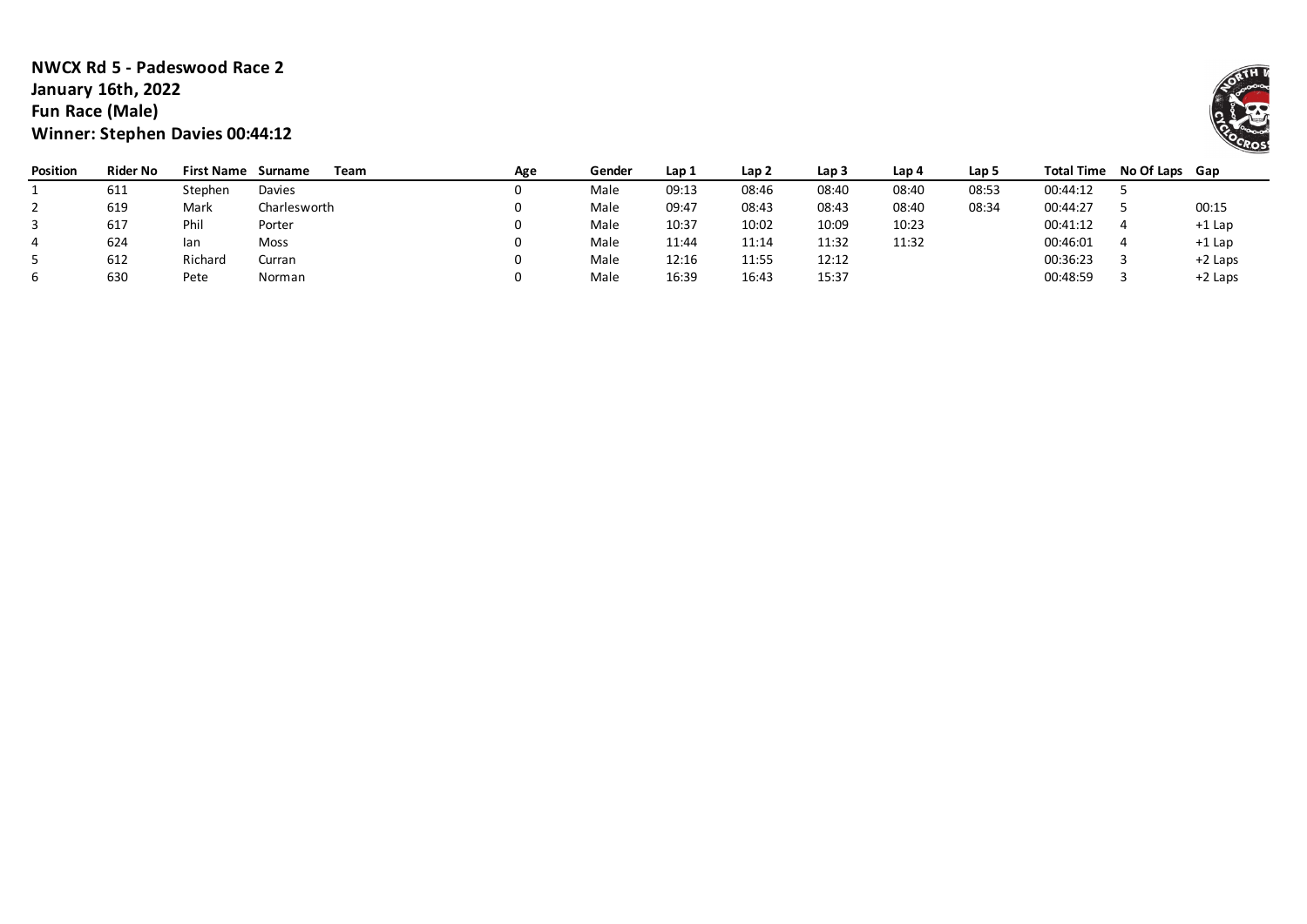**NWCX Rd 5 - Padeswood Race 2 January 16th, 2022 Under 14's (Female) Winner: Lily Roberts 00:42:47**

| Position | <b>Rider No</b> | $^{\circ}$ Name<br>rirs' | Surname | Team         | Age | Gender             | Lap.  | Lap.  | Lap 3 | ، Lap | Lap . | <b>Total Time</b> | No Of Laps<br>Gap |
|----------|-----------------|--------------------------|---------|--------------|-----|--------------------|-------|-------|-------|-------|-------|-------------------|-------------------|
|          | ⊾40             | Liiv                     | obert:  | <b>CMBDC</b> |     | <sup>:</sup> emale | 08:5. | 08:21 | 08:2  | 08:44 | 08:28 | 00:42:47          |                   |

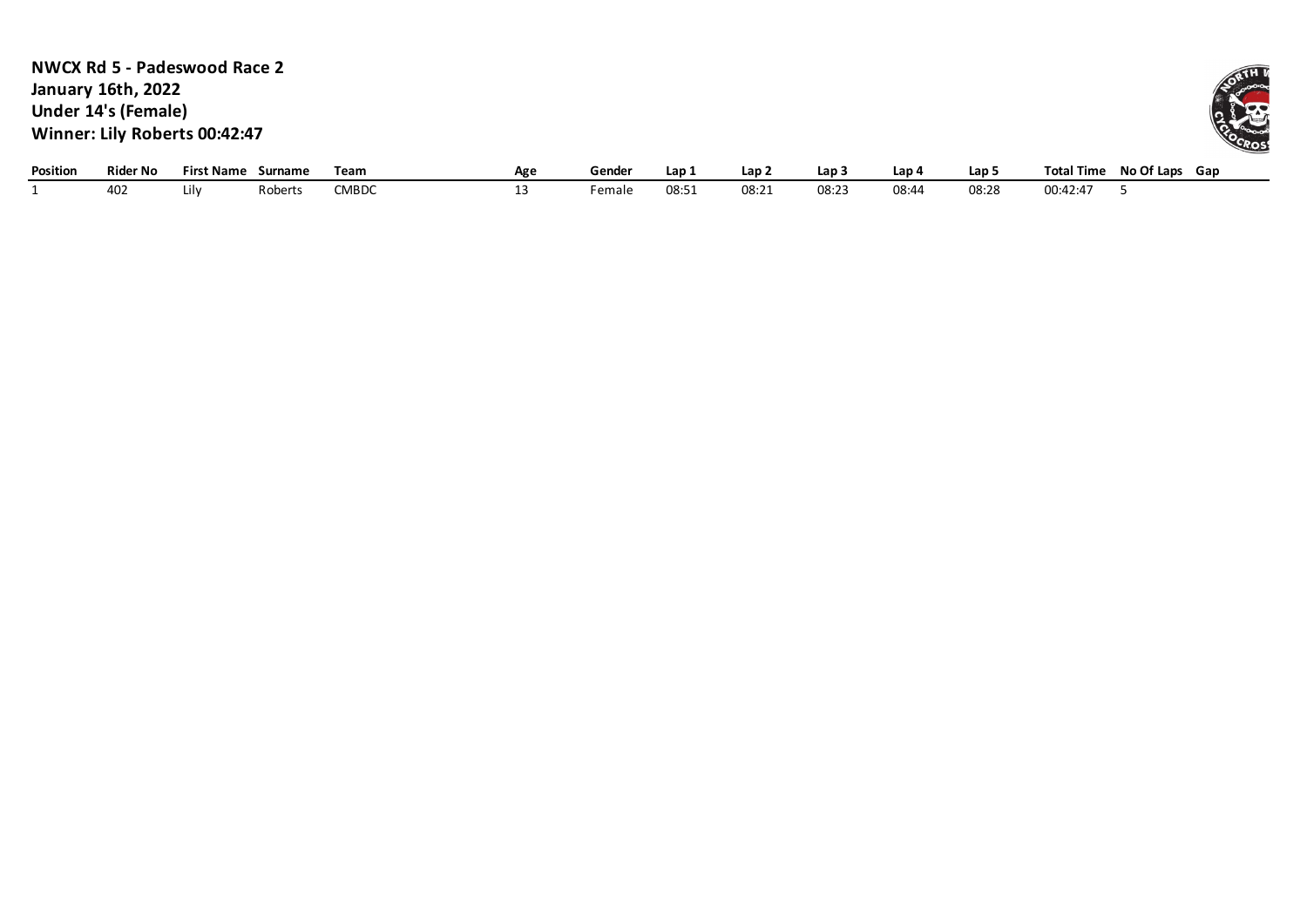### **NWCX Rd 5 - Padeswood Race 2 January 16th, 2022 Under 14's (Male) Winner: Samuel Stewart-Ball 00:36:04**

| <b>Position</b> | Rider No | <b>First Name</b> | Surname | Team                             | Age | Gender | Lap 1 | Lap <sub>2</sub> | Lap <sub>3</sub> | Lap 4 | Lap 5 | <b>Total Time</b> | No Of Laps Gap |       |
|-----------------|----------|-------------------|---------|----------------------------------|-----|--------|-------|------------------|------------------|-------|-------|-------------------|----------------|-------|
|                 | 375      | Samuel            |         | Stewart-Ball Eastlands Velo      |     | Male   | 07:17 | 07:10            | 07:16            | 07:19 | 07:03 | 00:36:04          |                |       |
|                 | 374      | lestyn            | Evans   | Rhyl Cycling Club                |     | Male   | 08:03 | 07:54            | 07:57            | 09:03 | 07:21 | 00:40:17          |                | 04:13 |
|                 | 376      | Charlie           | Porter  | Rhyl cc                          | ᆠ   | Male   | 08:36 | 08:52            | 08:48            | 08:52 | 08:21 | 00:43:29          |                | 07:24 |
|                 | 372      | Rupert            | Hext    | Oneplanet Adventure Bike Club 12 |     | Male   | 09:03 | 08:50            | 08:49            | 08:46 | 08:15 | 00:43:44          |                | 07:40 |

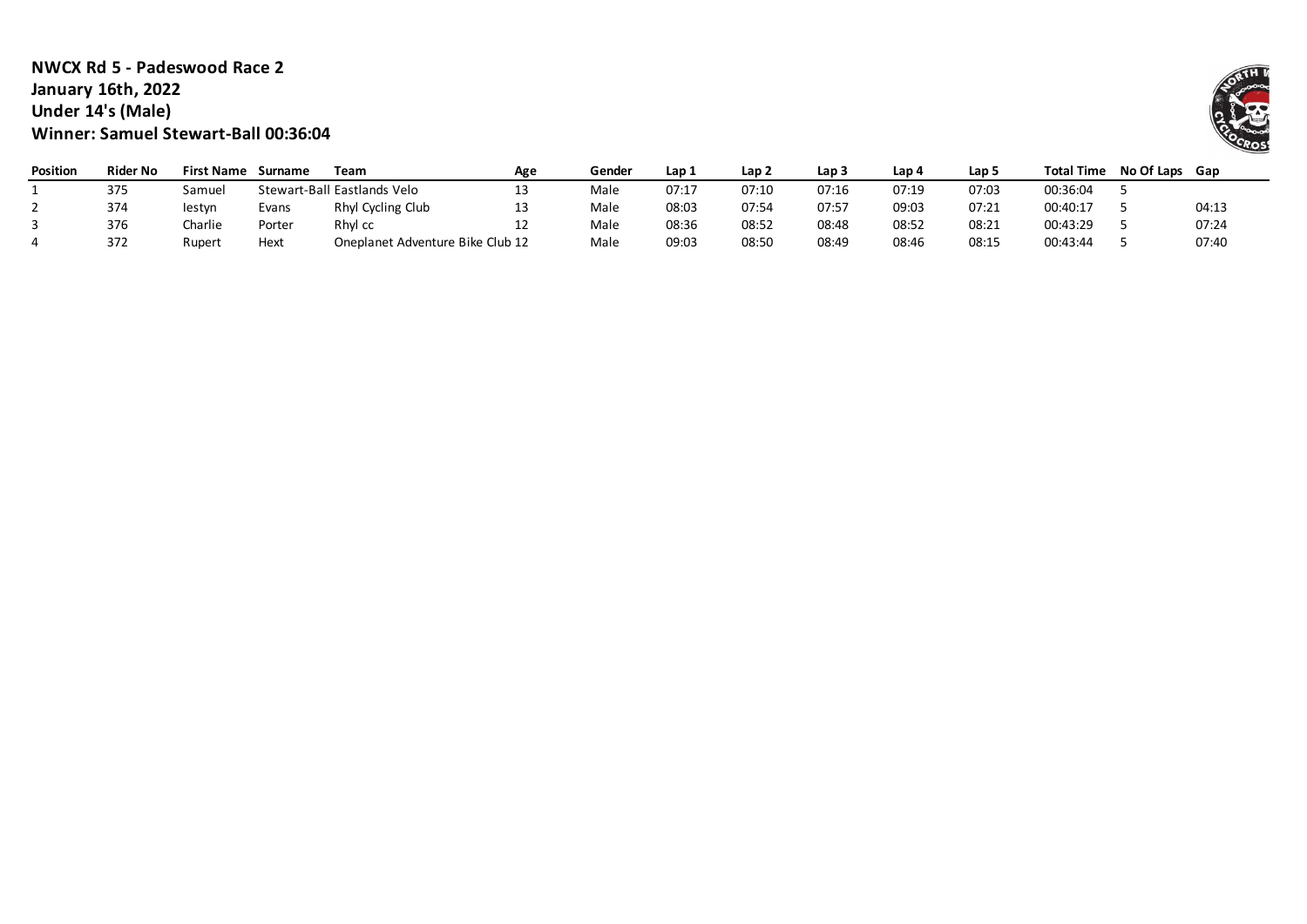| <b>NWCX Rd 5 - Padeswood Race 2</b> |
|-------------------------------------|
| <b>January 16th, 2022</b>           |
| Under 16's (Female)                 |
| Winner: Layla Bradbrook 00:37:06    |

| Position | Rider No | <b>First Name</b> | urname           | Team<br>Age | Gender | Lap   | Lap : | Lap 3         | Lap 4 | Lap !          | <b>Total</b><br><b>ા Time</b> | No Of Laps | Gap |
|----------|----------|-------------------|------------------|-------------|--------|-------|-------|---------------|-------|----------------|-------------------------------|------------|-----|
|          | 404      | Layla             | <b>Bradbrook</b> |             | Female | 07:42 | 07:20 | $\sim$ $\sim$ | 07:18 | $07:2^{\circ}$ | 00:37:06                      |            |     |